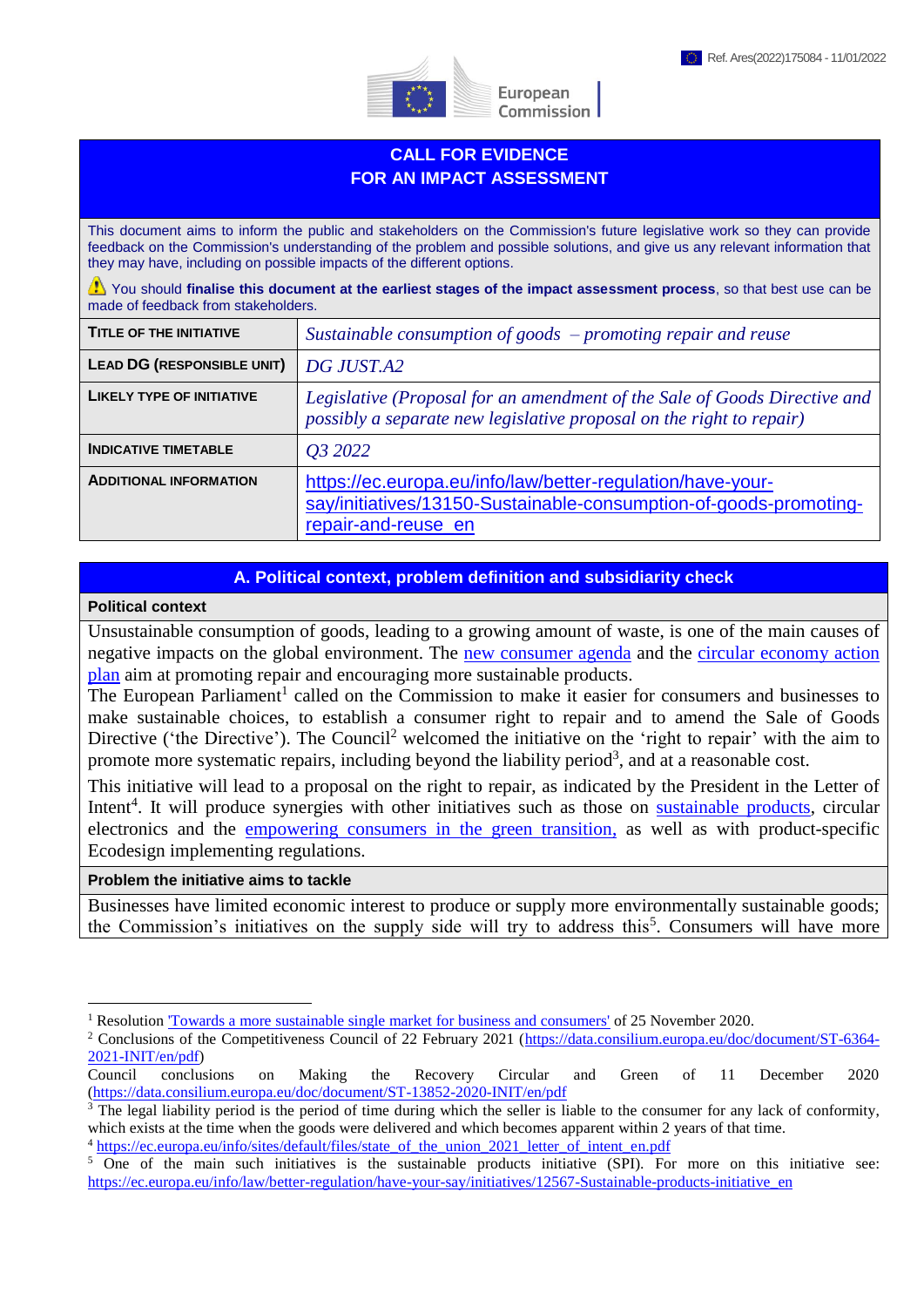information at their disposal to make a sustainable choice when purchasing goods<sup>6</sup>. However, once goods are purchased, the consumer's choice of how long to use them is essential in ensuring a sustainable life cycle<sup>7</sup>. Goods are not being used as long as they could be and are becoming waste before the end of their potential useful life. Studies<sup>8</sup> show that the lifetime of many products has in fact been decreasing in recent years; consumers have an important role to play in reversing that trend.

Firstly, under the Directive, consumers can choose (during the legal liability period) between having the seller repair or replace products that were defective at the moment of delivery. In practice, consumers usually choose to replace them. Secondly, consumers lack incentives to buy second-hand or refurbished goods.

Looking beyond the Directive, when consumers cannot benefit from the remedies under the legal liability period (e.g. because the defect was caused by them or the legal liability period expired), they often face significant difficulties to repair goods, which can result in their premature disposal. Reasons include dissuasive repair costs, which are sometimes close to or even higher than the price of a new product. Consumer bias against second-hand or refurbished goods also leads to shorter lifetimes for goods, negatively affecting the environment.

The initiative aims to tackle these problems through consumer-related/relevant measures, with an overall objective of extending the useful life of goods. The approach taken by the initiative will also seek to achieve synergies with other ongoing Ecodesign initiatives.

#### **Basis for EU action (legal basis and subsidiarity check)**

#### **Legal basis**

The initiative could entail targeted amendments to the Sale of Goods Directive and a new right to repair, either within the Directive or possibly in a separate instrument. Any amendments to the Directive would be based on Art. 114 TFEU, while a separate instrument on the right to repair could be based on Art. 114 or 191 TFEU.

#### **Practical need for EU action**

The objective of extending the actual useful life of goods, while avoiding obstacles to trade in the form of diverging national mandatory consumer rights and distortions of competition, cannot be adequately achieved by Member States acting alone. Only coordinated intervention at EU level can contribute to the smooth functioning of the internal market, safeguarding the need for a high level of environmental protection and maintaining a high level of consumer protection throughout the EU. Moreover, it will create legal certainty for businesses that want to offer their goods or provide related services in other Member States.

# **B. Objectives and policy options**

The main objective of this initiative is to encourage consumers to use consumer goods for a longer time, by repairing defective goods and by purchasing more second-hand and refurbished goods. Besides the baseline of 'no policy change', the following policy options will be considered (options are cumulative):

<sup>1</sup> More information about the initiative on empowering consumers in the green transition available at: [https://ec.europa.eu/info/law/better-regulation/have-your-say/initiatives/12467-Empowering-the-consumer-for-the-green](https://ec.europa.eu/info/law/better-regulation/have-your-say/initiatives/12467-Empowering-the-consumer-for-the-green-transition_en)transition en

<sup>7</sup> Studies show that replacement is more environmental friendly than repair only in exceptional cases. See: EEB (2019) *Coolproducts don't cost the earth*, full report accessible at: [https://mk0eeborgicuypctuf7e.kinstacdn.com/wp](https://mk0eeborgicuypctuf7e.kinstacdn.com/wp-content/uploads/2019/09/Coolproducts-report.pdf)[content/uploads/2019/09/Coolproducts-report.pdf](https://mk0eeborgicuypctuf7e.kinstacdn.com/wp-content/uploads/2019/09/Coolproducts-report.pdf)

<sup>8</sup> Prakash, S., Dehoust, G., Gsell, M., Schleicher, T., Stamminger, R., *Influence of the service life of products in terms of their environmental impact: Establishing an information base and developing strategies against "obsolescence"*, 2020. Available online at [https://www.umweltbundesamt.de/sites/default/files/medien/1410/publikationen/2020-01-16\\_texte\\_09-2020\\_](https://www.umweltbundesamt.de/​sites/​default/​files/​medien/​1410/​publikationen/​2020-01-16_​texte_​09-2020_​obsolescense_​en_​0.pdf) [obsolescense\\_en\\_0.pdf](https://www.umweltbundesamt.de/​sites/​default/​files/​medien/​1410/​publikationen/​2020-01-16_​texte_​09-2020_​obsolescense_​en_​0.pdf)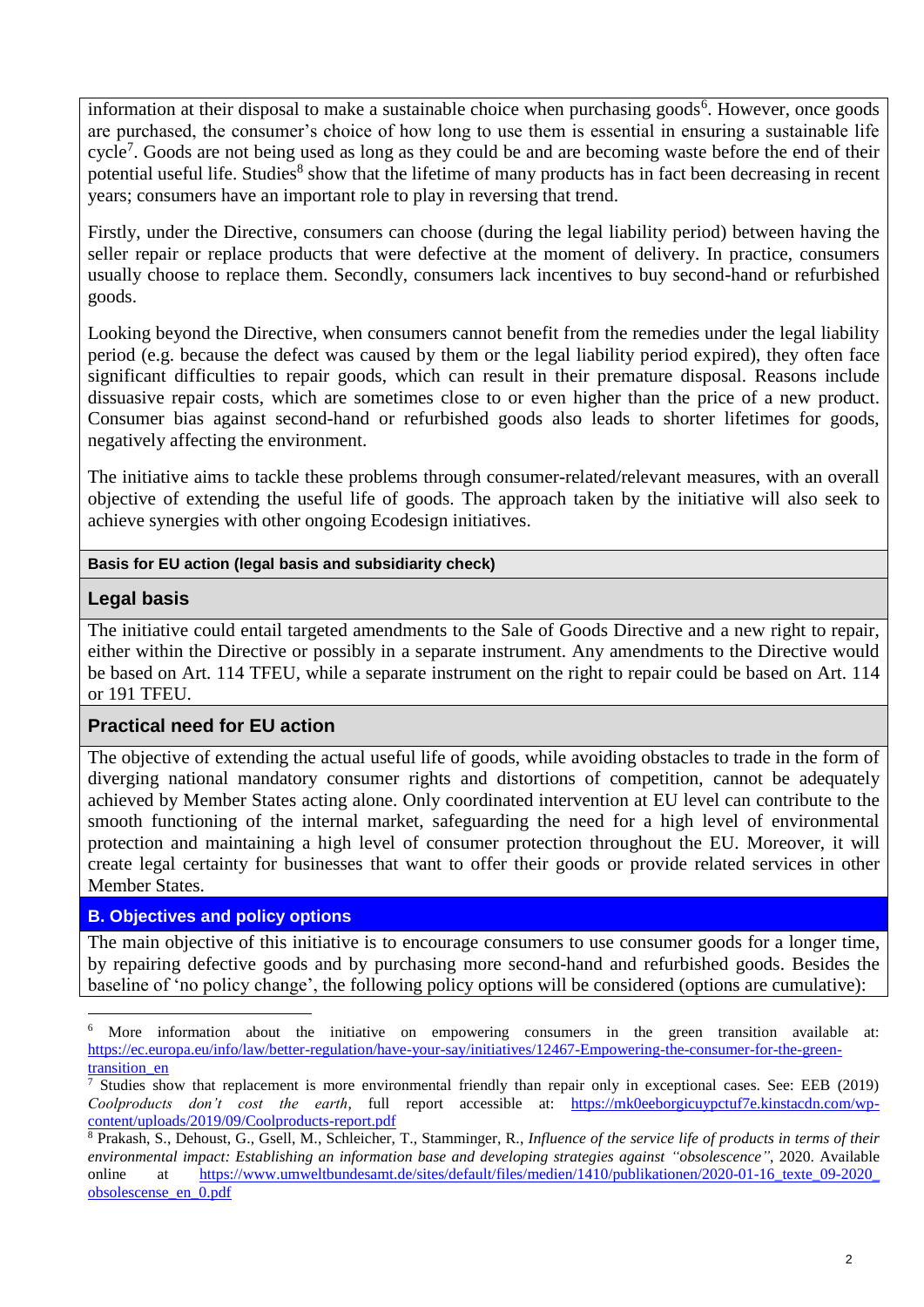**Option 1) Low intervention – voluntary commitments:** encourage businesses to commit voluntarily to repairing goods with a significant negative impact on the environment and promote the purchase of second-hand and refurbished goods.

# **Option 2) Moderate intervention:**

Sub-options 2A) Extend the legal guarantee period: (i) for new goods that consumers choose to repair instead of replacing them; and/or (ii) for second-hand and/or refurbished goods (amendments to the Directive).

Sub-options 2B) Make repair the preferred remedy when repair is less expensive than or as expensive as replacement (amendment to the Directive); oblige producers or sellers to repair goods beyond the legal guarantee period for a reasonable price (new right to repair within the Directive or a separate instrument). **Option 3) High intervention:**

Sub-option 3A) Limit consumers' choice of remedies by prioritising repair over replacement (amendment to the Directive); Oblige producers or sellers to repair goods beyond the legal guarantee period, in some cases for free (new right to repair within the Directive or a separate instrument).

Sub-option 3B) Extend the legal guarantee period beyond the current minimum period of 2 years (amendment to the Directive).

Sub-option 3C) Enable the seller to replace defective products with refurbished goods and not new ones (amendment to the Directive).

In addition, the Commission welcomes views on the need for, and design of, **additional** legislative and non-legislative **measures to promote sustainable use of goods**, which could influence the current relationship between consumers and businesses, with the aim of extending the useful life of goods.

# **C. Likely impacts**

**Economic impacts** – Neutral macroeconomic impacts are expected: higher costs for sellers and manufacturers in certain sectors, while higher revenues due to increased demand in others (e.g. in the repair sector and for second-hand and refurbishing businesses). In addition, easier access to repair services and longer liability periods are likely to reduce consumers' need to replace defective goods with new ones and related transaction and hassle costs.

**Social impacts** – The initiative could encourage more sustainable behaviour by incentivising consumers to use goods for longer, to repair them and to buy more second-hand and refurbished goods. In terms of job creation, employment opportunities in the manufacturing and repair sectors may be impacted.

**Environmental impacts** – The initiative will have a positive impact on the environment, in particular in the area of resource efficiency and waste reduction. It will contribute to the attainment of Sustainable Development Goals 12 (Responsible Consumption and Production) and 13 (Climate Action).

# **D. Better regulation instruments**

#### **Impact assessment**

An impact assessment will be prepared to support this initiative. It will be based among others on the following evidence and data:

- supporting impact assessment study on promoting repair of consumer goods (expected in 2022);
- study on the right to repair under the circular electronics initiative (expected in 2022);
- supporting impact assessment study on the sustainable product policy initiative (expected in 2022);
- study to gather evidence on ways to empower consumers to play an active role in the green transition;
- preparatory study linked to the 'empowering consumers for the green transition' initiative